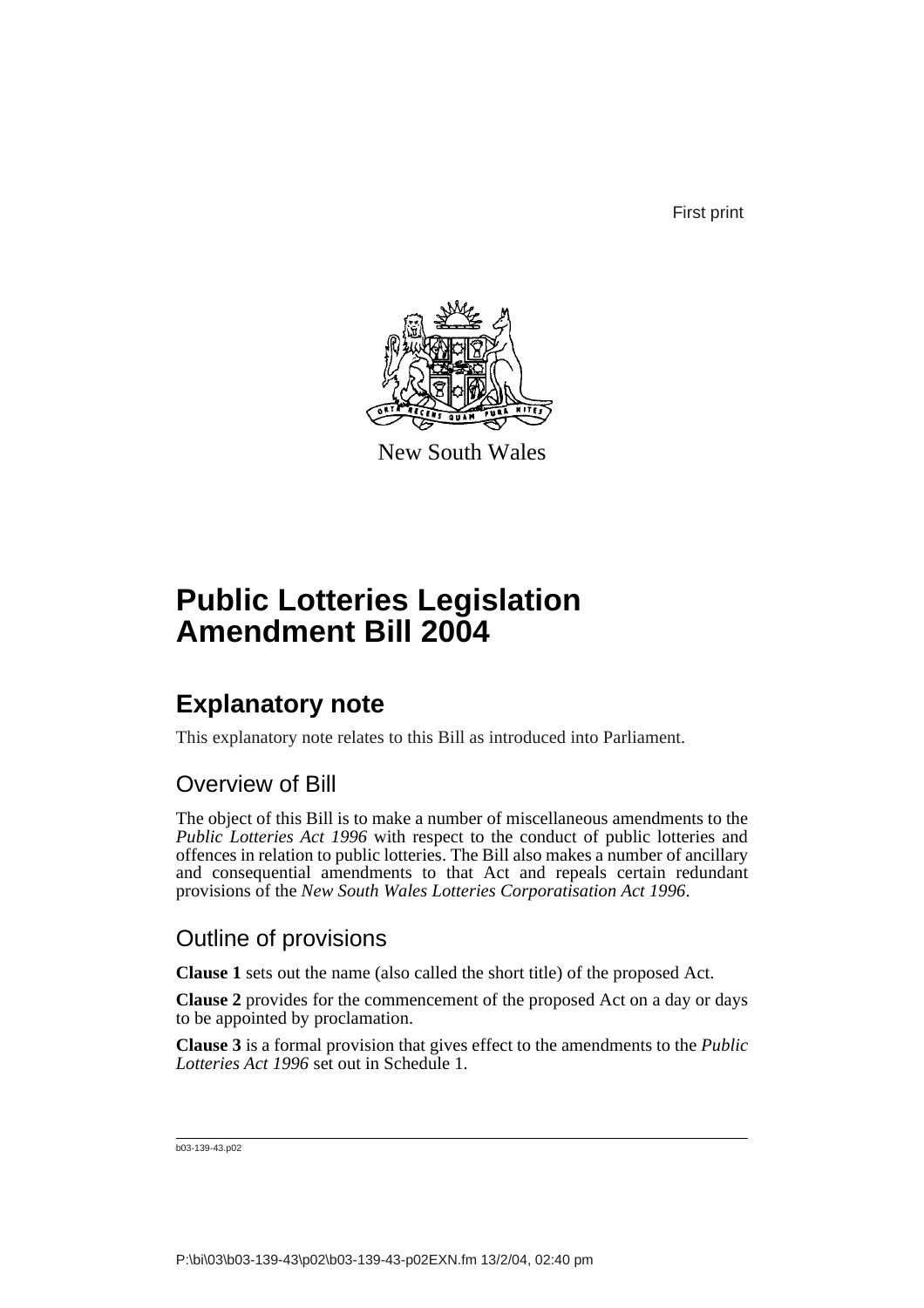Explanatory note

**Clause 4** is a formal provision that gives effect to the amendments to the *New South Wales Lotteries Corporatisation Act 1996* set out in Schedule 2.

### **Schedule 1 Amendment of Public Lotteries Act 1996**

#### **Authorisation of agents to charge subscribers for providing ancillary services**

**Schedule 1 [4]** amends section 13 of the *Public Lotteries Act 1996* (the *Principal Act*) to make it clear that licences to conduct public lotteries may include conditions relating to the authorisation of licensees' agents to charge subscribers for providing such ancillary services in connection with subscriptions as may be approved by the Minister.

**Schedule 1 [2]** substitutes the definition of *subscriptions* in section 4 of the Principal Act to make it clear that the term does not include amounts charged by agents for providing such ancillary services.

#### **Separate prize fund to be kept for each kind of public lottery that a licensee is licensed to conduct**

**Schedule 1 [6]** inserts a new section 25A into the Principal Act which requires a separate prize fund to be kept in respect of a licensee for each kind of public lottery the licensee is licensed to conduct. **Schedule 1 [1], [5] and [7]–[10]** make consequential amendments.

#### **Time limit for claiming unclaimed prizes**

**Schedule 1 [12]** amends section 27 of the Principal Act to allow regulations to be made for or with respect to the time within which claims for unclaimed prizes in public lotteries must be made. **Schedule 1 [24]** (which inserts proposed clause 30 into Schedule 2 to the Act) provides that the amendment extends to existing unclaimed prizes.

#### **Licensees may enter into agreements with interstate authorities to jointly conduct public lotteries**

**Schedule 1 [13]** inserts a new section 37A into the Principal Act which allows licensees to enter into agreements with their interstate counterparts with respect to the joint administration of the conduct of public lotteries. **Schedule 1 [24]** inserts a new clause 31 into Schedule 2 to the Act which validates any such agreement entered into before the commencement of proposed section 37A. **Schedule 1 [11]** makes a consequential amendment.

Explanatory note page 2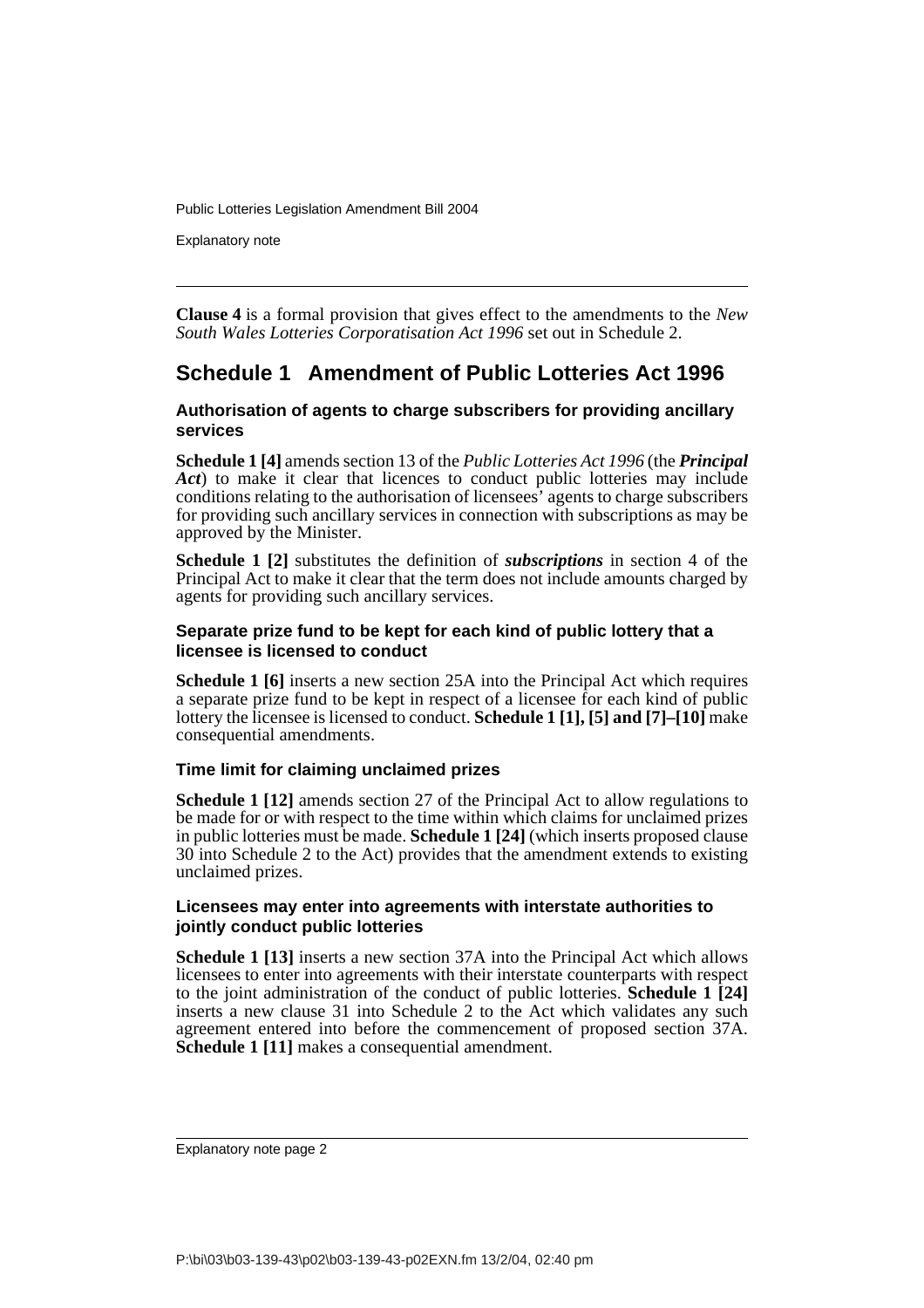Explanatory note

#### **Agents may pay prizes not exceeding the prescribed amount directly to winners**

**Schedule 1 [14]** inserts a new section 39A into the Principal Act to make it clear that licensees' agents may pay prizes in a public lottery, being prizes that do not exceed the amount prescribed by the regulations in relation to the lottery, directly to the winners. **Schedule 1 [7] and [10]** make consequential amendments.

#### **Licensees may promote or form betting syndicates**

**Schedule 1 [15]** amends section 40 of the Principal Act to extend to a licensee the same right as licensees' agents have under the Act to promote or take part in forming betting syndicates in relation to public lotteries.

Sections 41 and 42 of the Act create offences relating to the promotion or formation of betting syndicates (section 41) and the advertising of betting syndicates (section  $\overline{42}$ ). **Schedule 1 [16] and [17]** amend sections  $\overline{41}$  and  $\overline{42}$  to extend the defence to those sections to licensees who conduct the public lotteries to which the syndicates relate.

**Schedule 1 [24]** (which inserts proposed clause 32 into Schedule 2 to the Act) makes a consequential amendment of a savings and transitional nature.

#### **Further offences in relation to public lotteries**

**Schedule 1 [18]** inserts new sections 43A–43D into the Principal Act which create the offences of unauthorised selling of entries in or subscriptions to public lotteries (proposed section 43A), unauthorised promotion or marketing of public lotteries (proposed section 43B), entering or subscribing to public lotteries for or on behalf of another for fee or reward (proposed section 43C) and lodging false claims for prizes in public lotteries (proposed section 43D).

#### **Duty of licensees and agents to inform Minister of changed circumstances**

**Schedule 1 [21]** amends section 52 of the Principal Act to allow licensees and agents who are not aware, and could not reasonably be expected to be aware, of a notifiable change in circumstances at the time the change occurs, to notify the Minister within 14 days of becoming aware of the change. (The section currently requires licensees and agents to notify the Minister of notifiable changes within 14 days of their occurring.)

Explanatory note page 3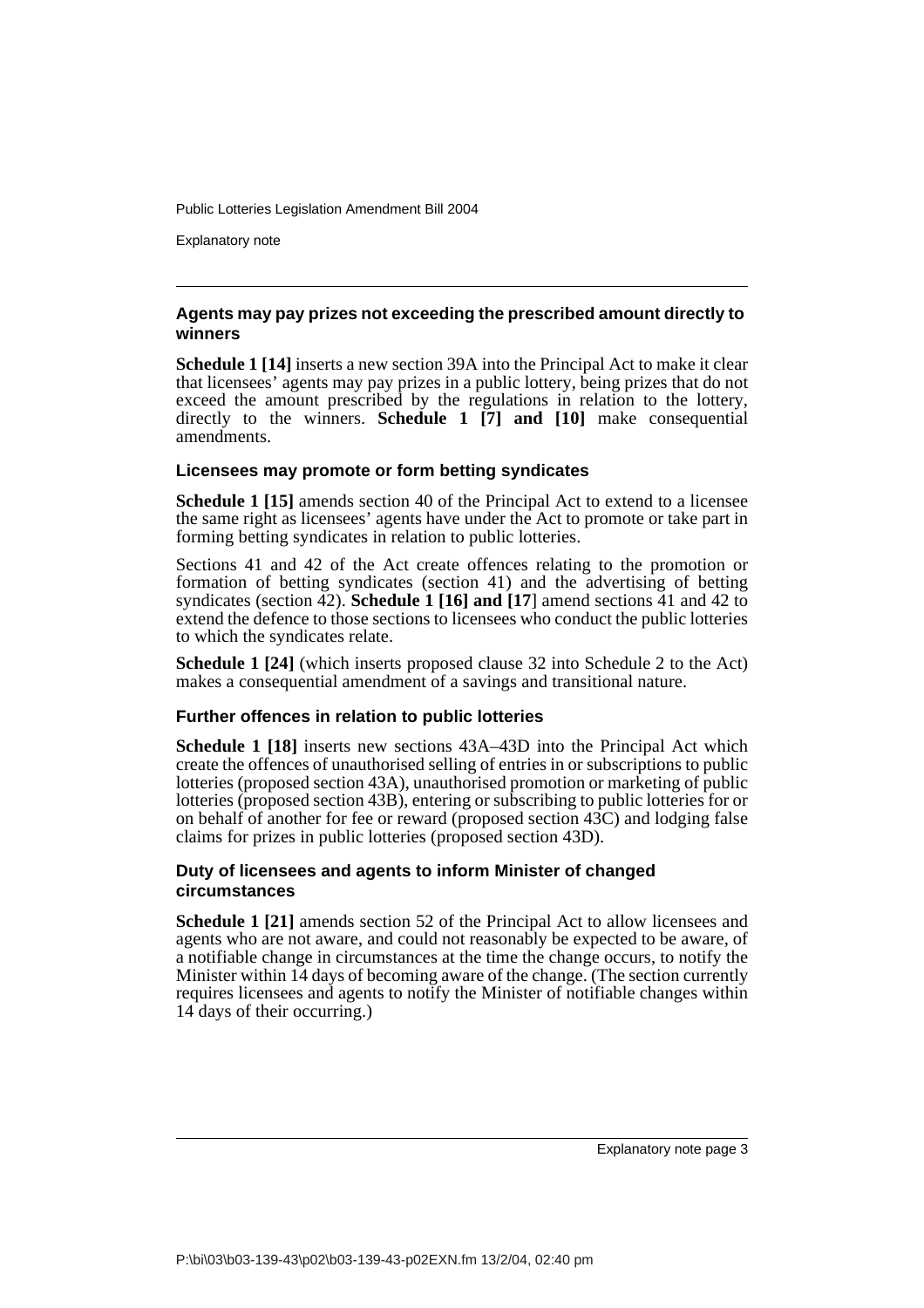Explanatory note

#### **Minister's decision to withdraw approval or appointment of agents subject to review by ADT**

**Schedule 1 [22]** amends section 79A of the Principal Act to allow a person to apply to the Administrative Decisions Tribunal for a review of a decision of the Minister under the Act to withdraw the approval or appointment of the person as an agent of a licensee.

#### **Other minor and ancillary amendments**

**Schedule 1 [3]** amends section 4 of the Principal Act to insert a definition of *unclaimed prize*.

**Schedule 1 [19] and [20]** amend sections 48 and 51 of the Principal Act to ensure that certain terms are used consistently throughout the Act.

**Schedule 1 [23]** amends Schedule 2 to the Principal Act to provide for the making of savings and transitional regulations as a consequence of the proposed amendments to the Act.

#### **Schedule 2 Amendment of New South Wales Lotteries Corporatisation Act 1996**

**Schedule 2 [2]** omits certain redundant provisions from the *New South Wales Lotteries Corporatisation Act 1996* (the *Principal Act*) relating to the transfer of assets, rights and liabilities of the dissolved New South Wales Lotteries to New South Wales Lotteries Corporation. **Schedule 2 [1]** makes a consequential amendment.

**Schedule 2** [3] omits from the Principal Act certain redundant provisions of a savings or transitional nature that were inserted as a consequence of the enactment of the Principal Act.

Explanatory note page 4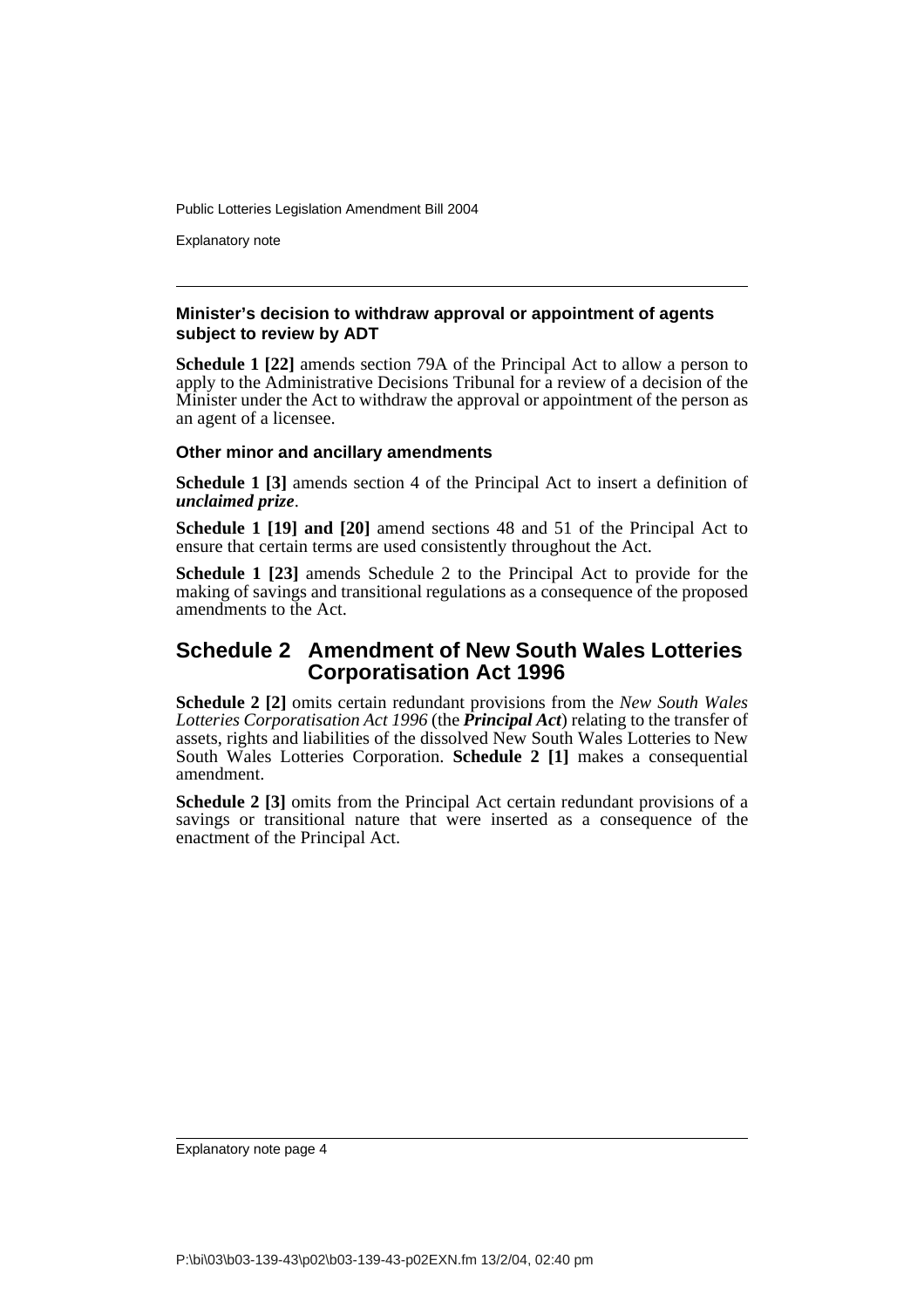First print



New South Wales

# **Public Lotteries Legislation Amendment Bill 2004**

### **Contents**

|            |                                                                    | Page |
|------------|--------------------------------------------------------------------|------|
|            | Name of Act                                                        |      |
| 2          | Commencement                                                       | 2    |
| 3          | Amendment of Public Lotteries Act 1996 No 86                       | 2    |
| 4          | Amendment of New South Wales Lotteries Corporatisation             |      |
|            | Act 1996 No 85                                                     | 2    |
| Schedule 1 | Amendment of Public Lotteries Act 1996                             | 3    |
| Schedule 2 | Amendment of New South Wales Lotteries Corporatisation<br>Act 1996 | 10   |

b03-139-43.p02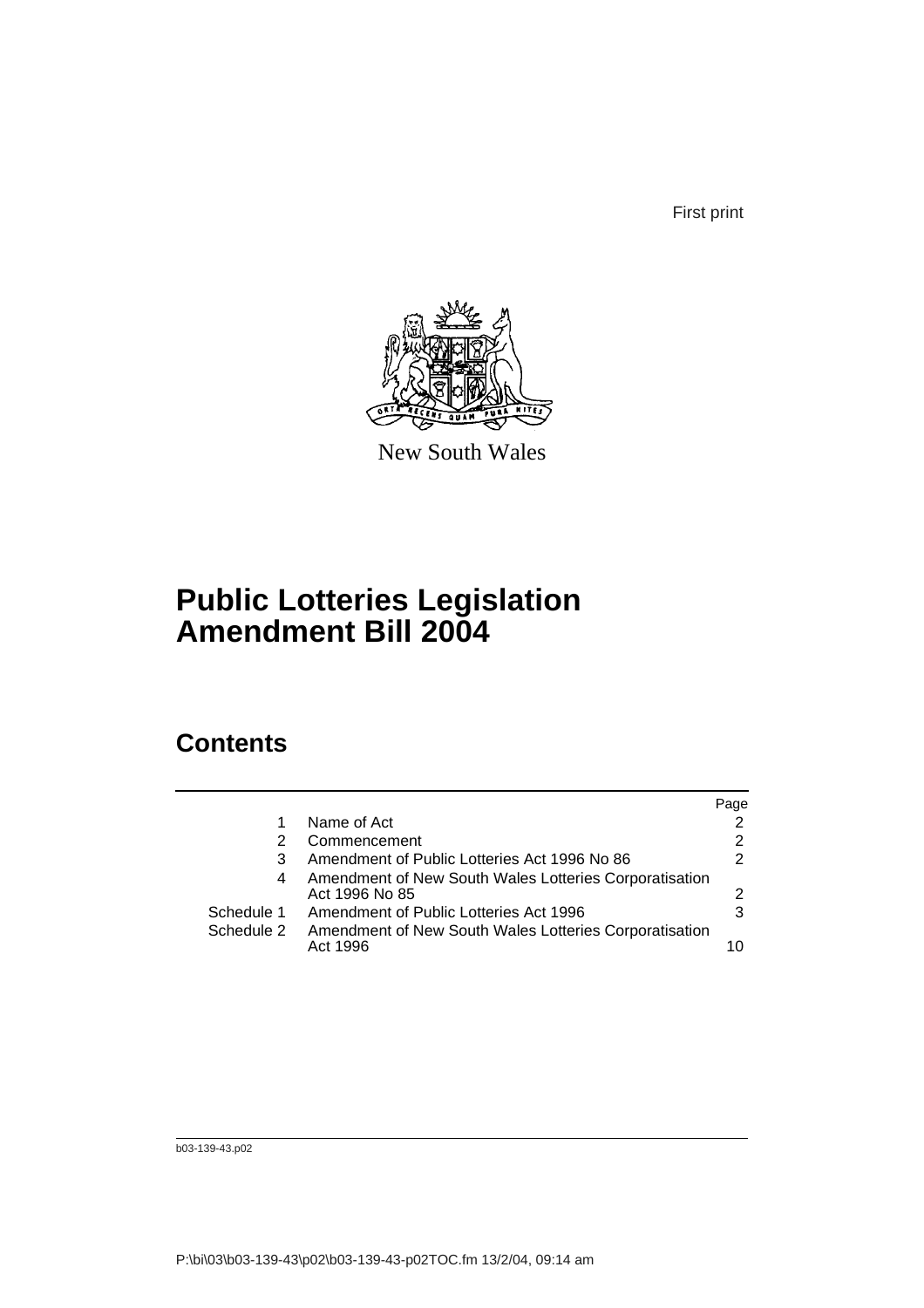**Contents** 

Page

Contents page 2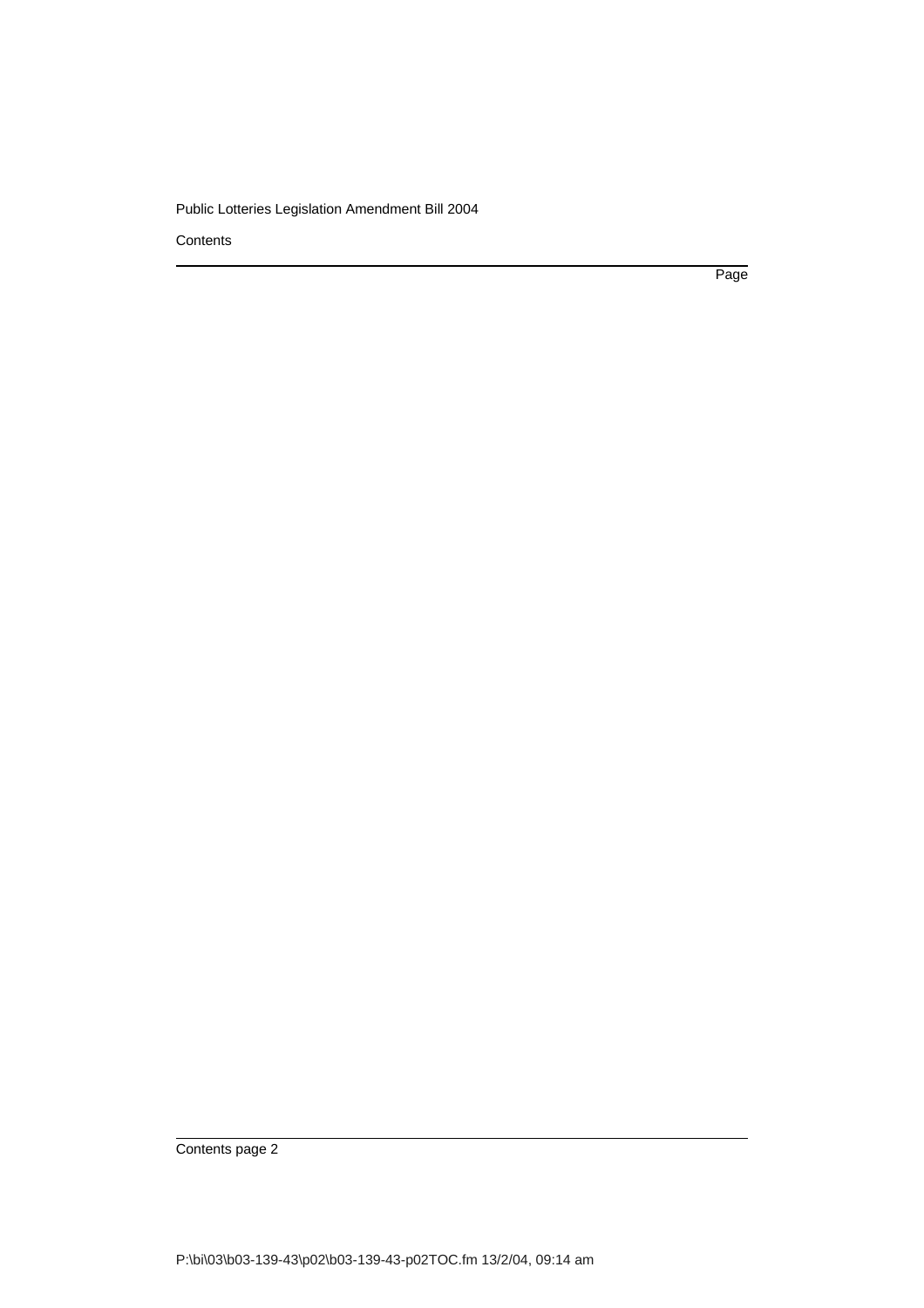

New South Wales

# **Public Lotteries Legislation Amendment Bill 2004**

No , 2004

#### **A Bill for**

An Act to amend the *Public Lotteries Act 1996* to make further provision with respect to the conduct of, and offences in relation to, public lotteries; and to repeal certain provisions of the *New South Wales Lotteries Corporatisation Act 1996*; and for other purposes.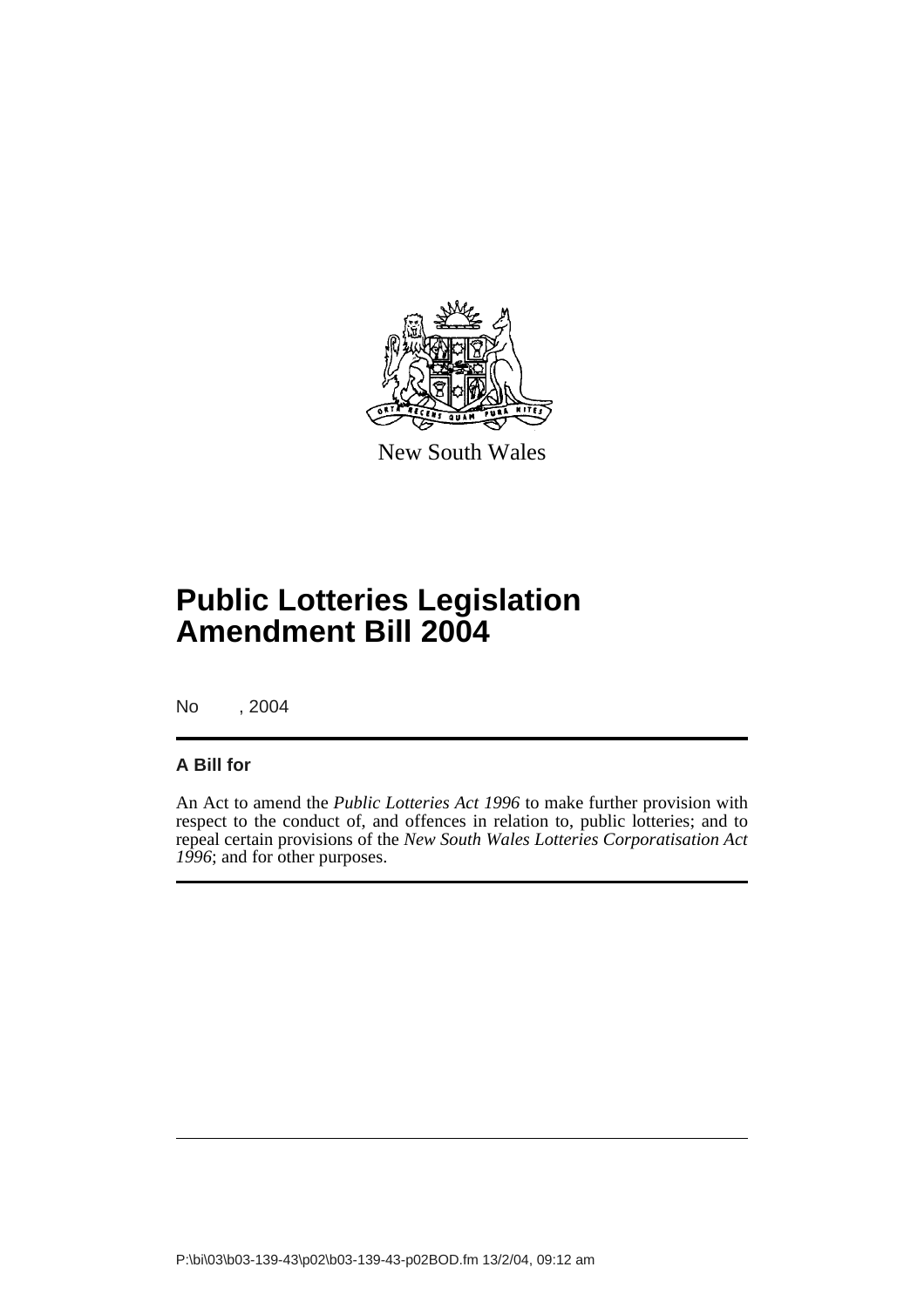<span id="page-7-3"></span><span id="page-7-2"></span><span id="page-7-1"></span><span id="page-7-0"></span>

|   | The Legislature of New South Wales enacts:                                                     | 1                     |
|---|------------------------------------------------------------------------------------------------|-----------------------|
| 1 | Name of Act                                                                                    | 2                     |
|   | This Act is the <i>Public Lotteries Legislation Amendment Act 2004</i> .                       | 3                     |
| 2 | <b>Commencement</b>                                                                            | 4                     |
|   | This Act commences on a day or days to be appointed by<br>proclamation.                        | 5<br>6                |
| 3 | Amendment of Public Lotteries Act 1996 No 86                                                   | $\overline{7}$        |
|   | The <i>Public Lotteries Act 1996</i> is amended as set out in Schedule 1.                      | 8                     |
| 4 | <b>Amendment of New South Wales Lotteries Corporatisation Act 1996</b><br><b>No 85</b>         | 9<br>10               |
|   | The New South Wales Lotteries Corporatisation Act 1996 is<br>amended as set out in Schedule 2. | 11<br>12 <sup>2</sup> |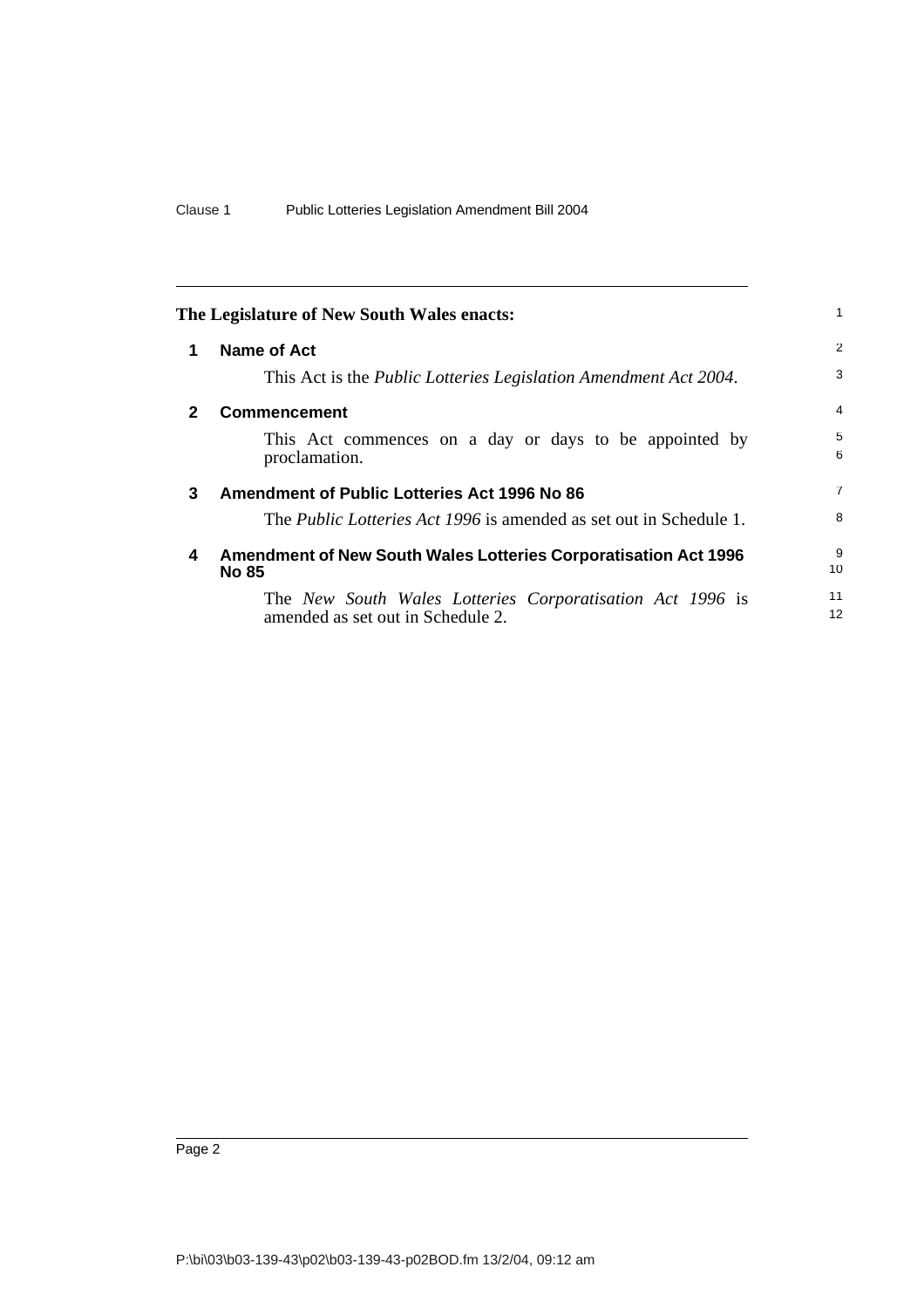Amendment of Public Lotteries Act 1996 Schedule 1

<span id="page-8-0"></span>

|       |                                                         | <b>Schedule 1 Amendment of Public Lotteries Act 1996</b><br>(Section 3)                                                                                                                            | $\mathbf{1}$<br>$\overline{2}$ |
|-------|---------------------------------------------------------|----------------------------------------------------------------------------------------------------------------------------------------------------------------------------------------------------|--------------------------------|
| [1]   | <b>Section 4 Definitions</b>                            |                                                                                                                                                                                                    | 3                              |
|       | section $4(1)$ .                                        | Omit "kept in respect of the licensee" from the definition of <i>outgoings</i> in                                                                                                                  | 4<br>$\sqrt{5}$                |
|       | Insert instead "for the lottery".                       |                                                                                                                                                                                                    | 6                              |
| [2]   | Section 4 (1), definition of "subscriptions"            |                                                                                                                                                                                                    | 7                              |
|       | Omit the definition (but not the note). Insert instead: |                                                                                                                                                                                                    | 8                              |
|       | following:                                              | subscriptions to a public lottery means the amounts paid for<br>entries in the public lottery, but does not include the                                                                            | 9<br>10<br>11                  |
|       | (a)                                                     | amounts charged to subscribers by the licensee's agents<br>for providing ancillary services in connection with the<br>subscriptions (as referred to in section 13 $(1)$ (e1)),                     | 12<br>13<br>14                 |
|       | (b)<br>provides.                                        | commission, unless this Act otherwise expressly                                                                                                                                                    | 15<br>16                       |
| $[3]$ | Section 4 (1)                                           |                                                                                                                                                                                                    | 17                             |
|       | Insert in alphabetical order:                           |                                                                                                                                                                                                    | 18                             |
|       |                                                         | <i>unclaimed prize</i> means a prize that remains unclaimed by the<br>prizewinner for a period of one year after the date on which<br>the public lottery to which the prize relates was conducted. | 19<br>20<br>21                 |
| [4]   | <b>Section 13 Conditions of licence</b>                 |                                                                                                                                                                                                    | 22                             |
|       | Insert after section 13 $(1)$ (e):                      |                                                                                                                                                                                                    | 23                             |
|       | (e1)<br>the Minister,                                   | the authorisation of agents to charge subscribers to a<br>public lottery for providing such ancillary services in<br>connection with subscriptions as may be approved by                           | 24<br>25<br>26<br>27           |
| [5]   | Section 13 (1) (q)                                      |                                                                                                                                                                                                    | 28                             |
|       | Insert "for a public lottery" after "fund".             |                                                                                                                                                                                                    | 29                             |
|       |                                                         |                                                                                                                                                                                                    |                                |

Page 3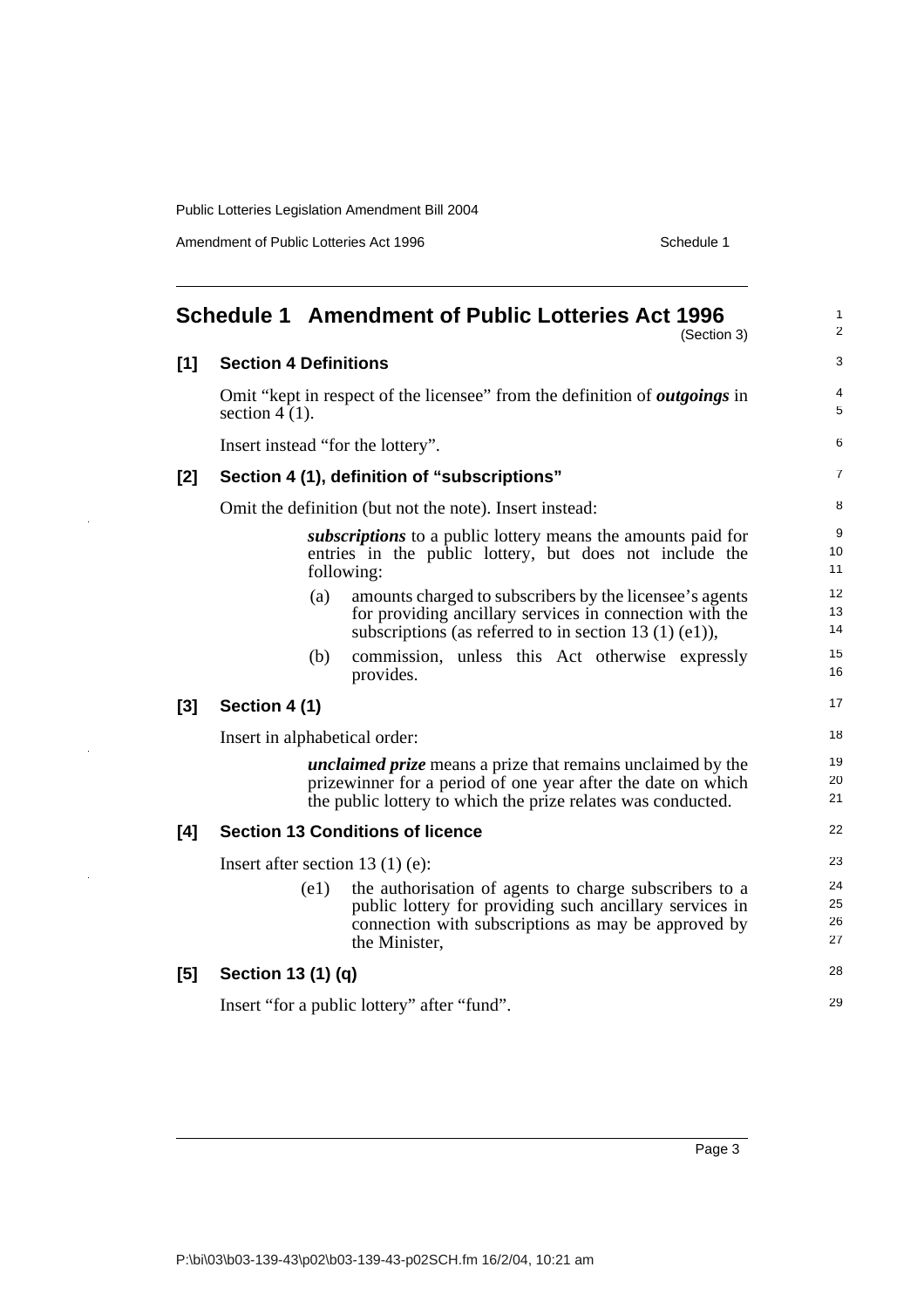Schedule 1 Amendment of Public Lotteries Act 1996

| [6]    |            | <b>Section 25A</b>                                                                                                                                                                                                                                                                                                                                                                                                          | 1                                     |
|--------|------------|-----------------------------------------------------------------------------------------------------------------------------------------------------------------------------------------------------------------------------------------------------------------------------------------------------------------------------------------------------------------------------------------------------------------------------|---------------------------------------|
|        |            | Insert before section 26:                                                                                                                                                                                                                                                                                                                                                                                                   | $\overline{c}$                        |
|        | <b>25A</b> | Separate prize funds                                                                                                                                                                                                                                                                                                                                                                                                        | 3                                     |
|        |            | A separate prize fund is to be kept in respect of a licensee for<br>each kind of public lottery that the licensee is licensed to<br>conduct.                                                                                                                                                                                                                                                                                | 4<br>5<br>6                           |
| $[7]$  |            | Section 26 Application of subscriptions to prize fund                                                                                                                                                                                                                                                                                                                                                                       | 7                                     |
|        |            | Omit section 26 (1). Insert instead:                                                                                                                                                                                                                                                                                                                                                                                        | 8                                     |
|        |            | Out of the subscriptions received by a licensee in respect of a<br>(1)<br>public lottery conducted by the licensee, the licensee must pay<br>into the prize fund for the lottery an amount that, when added<br>to any amount already applied by the licensee or the licensee's<br>agents to the payment of prizes won in the lottery, is not less<br>than the requisite percentage of the subscriptions for the<br>lottery. | 9<br>10<br>11<br>12<br>13<br>14<br>15 |
| [8]    |            | <b>Section 27 Prize fund account</b>                                                                                                                                                                                                                                                                                                                                                                                        | 16                                    |
|        |            | Omit "The prize fund kept in respect of the licensee" from section 27 (1).                                                                                                                                                                                                                                                                                                                                                  | 17                                    |
|        |            | Insert instead "A prize fund for a public lottery kept in respect of a<br>licensee".                                                                                                                                                                                                                                                                                                                                        | 18<br>19                              |
| [9]    |            | Section 27 (4) (a)                                                                                                                                                                                                                                                                                                                                                                                                          | 20                                    |
|        |            | Omit "any public lottery".                                                                                                                                                                                                                                                                                                                                                                                                  | 21                                    |
|        |            | Insert instead "a public lottery to which the fund relates that has been".                                                                                                                                                                                                                                                                                                                                                  | 22                                    |
| $[10]$ |            | Section 27 (8) (a)                                                                                                                                                                                                                                                                                                                                                                                                          | 23                                    |
|        |            | Omit "of prizes won in public lotteries conducted by the licensee".                                                                                                                                                                                                                                                                                                                                                         | 24                                    |
|        |            | Insert instead "or the licensee's agents of prizes won in a public lottery in<br>respect of which the fund is kept".                                                                                                                                                                                                                                                                                                        | 25<br>26                              |

 $\bar{z}$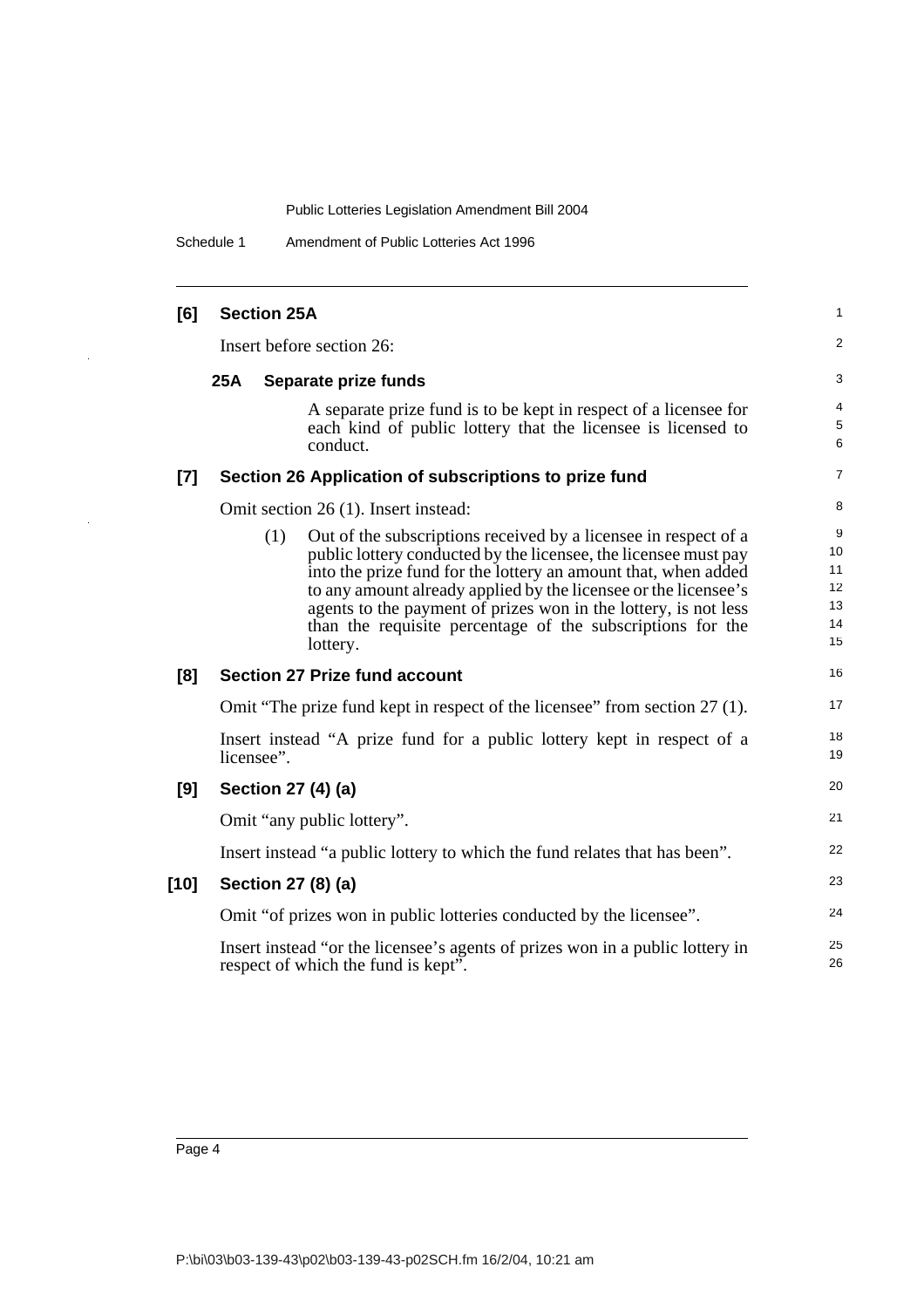$\frac{1}{2}$ 

| Amendment of Public Lotteries Act 1996 | Schedule 1 |
|----------------------------------------|------------|
|----------------------------------------|------------|

| [11]   |     |                       | Section 27 (8) (a1)      |                                                                                                                                                                                        | 1                       |
|--------|-----|-----------------------|--------------------------|----------------------------------------------------------------------------------------------------------------------------------------------------------------------------------------|-------------------------|
|        |     |                       |                          | Insert after section $27(8)(a)$ :                                                                                                                                                      | $\overline{\mathbf{c}}$ |
|        |     |                       | (a1)                     | towards the payment of contributions by the licensee to<br>prizes won in a public lottery conducted pursuant to an<br>agreement entered into by the licensee under section<br>37A, and | 3<br>4<br>5<br>6        |
| $[12]$ |     | <b>Section 27 (9)</b> |                          |                                                                                                                                                                                        | 7                       |
|        |     |                       |                          | Insert "the time within which claims for unclaimed prizes must be made<br>and" after "respect to".                                                                                     | 8<br>9                  |
| $[13]$ |     | <b>Section 37A</b>    |                          |                                                                                                                                                                                        | 10                      |
|        |     |                       | Insert after section 37: |                                                                                                                                                                                        | 11                      |
|        | 37A |                       |                          | Agreements with interstate authorities                                                                                                                                                 | 12                      |
|        |     | (1)                   |                          | A licensee may, on such terms as are approved by the<br>Minister, enter into an agreement with an interstate authority<br>with respect to:                                             | 13<br>14<br>15          |
|        |     |                       | (a)                      | the administration of a scheme for the conduct of public<br>lotteries among participating States, and                                                                                  | 16<br>17                |
|        |     |                       | (b)                      | the manner of making payments to and by the licensee,<br>and                                                                                                                           | 18<br>19                |
|        |     |                       | (c)                      | related matters.                                                                                                                                                                       | 20                      |
|        |     | (2)                   |                          | In this section:                                                                                                                                                                       | 21                      |
|        |     |                       | lotteries.               | <i>corresponding law</i> means the law of another State or<br>Territory under which a person is authorised to conduct public                                                           | 22<br>23<br>24          |
|        |     |                       |                          | <i>interstate authority</i> means a person who is authorised to<br>conduct public lotteries in a participating State.                                                                  | 25<br>26                |
|        |     |                       |                          | <i>participating State</i> means a State or Territory in which a<br>person is authorised, under a corresponding law, to conduct<br>public lotteries.                                   | 27<br>28<br>29          |
|        |     |                       |                          |                                                                                                                                                                                        |                         |

Page 5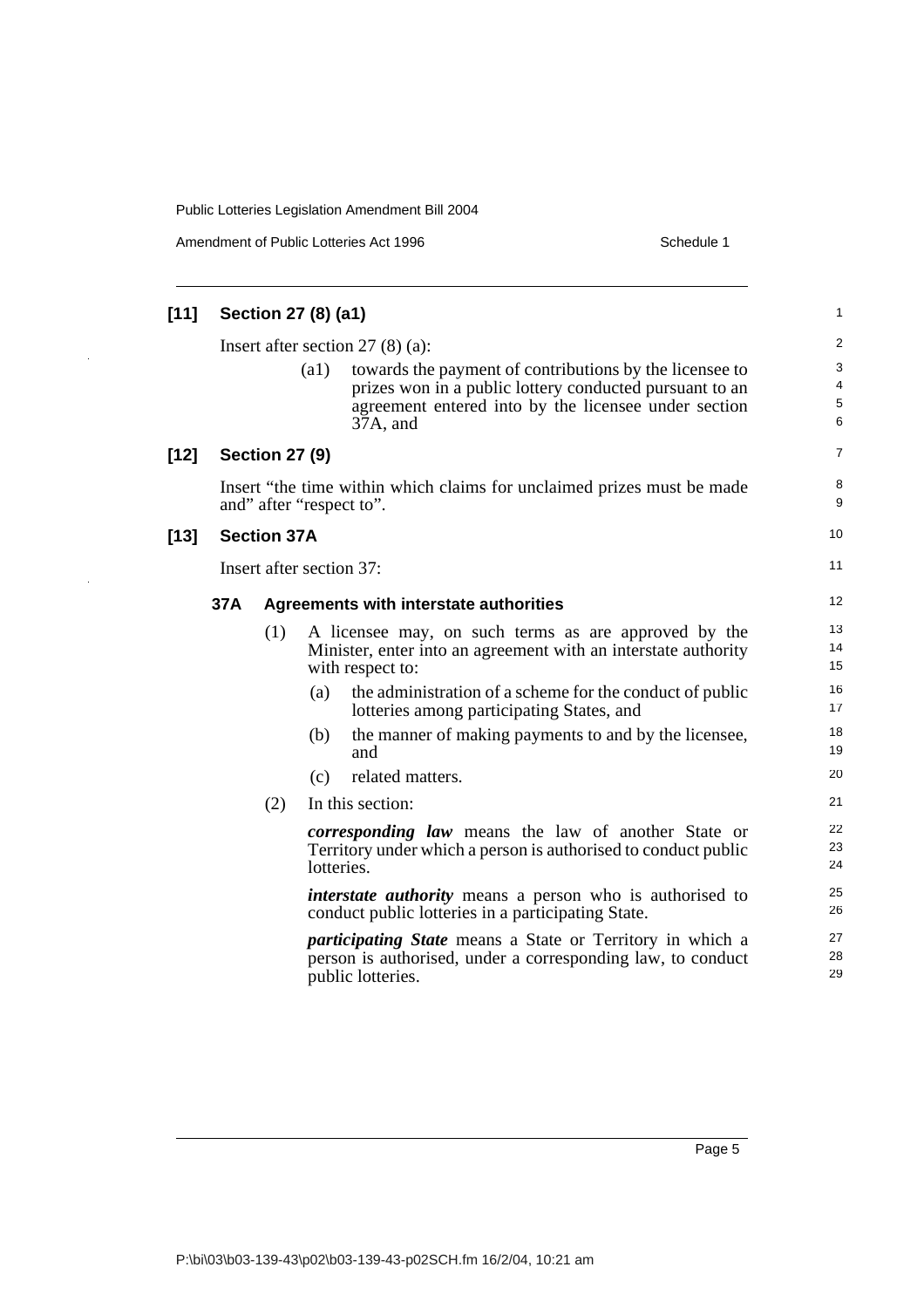Schedule 1 Amendment of Public Lotteries Act 1996

| $[14]$ | <b>Section 39A</b>       |           |                                                                                                                                                                                                                                                             | 1                     |
|--------|--------------------------|-----------|-------------------------------------------------------------------------------------------------------------------------------------------------------------------------------------------------------------------------------------------------------------|-----------------------|
|        | Insert after section 39: |           |                                                                                                                                                                                                                                                             | 2                     |
|        | 39A                      |           | Direct payment of prizes by agent                                                                                                                                                                                                                           | 3                     |
|        |                          | lottery.  | The rules may make provision for a licensee to authorise an<br>agent of the licensee to pay a prize won in a public lottery<br>conducted by the licensee, being a prize that does not exceed<br>the amount prescribed by the regulations in relation to the | 4<br>5<br>6<br>7<br>8 |
| $[15]$ |                          |           | <b>Section 40 Betting syndicates</b>                                                                                                                                                                                                                        | 9                     |
|        |                          |           | Insert after the heading to the section:                                                                                                                                                                                                                    | 10                    |
|        | (1A)                     | licensee. | A licensee may, for fee or reward, promote or take part in the<br>formation of a syndicate for the purpose of purchasing an<br>entry in, or subscribing to, a public lottery conducted by the                                                               | 11<br>12<br>13<br>14  |
| $[16]$ |                          |           | Section 41 Unauthorised betting syndicates prohibited                                                                                                                                                                                                       | 15                    |
|        |                          |           | Omit section 41 (2). Insert instead:                                                                                                                                                                                                                        | 16                    |
|        | (2)                      |           | This section does not apply to:                                                                                                                                                                                                                             | 17                    |
|        |                          | (a)       | any person who is authorised by the rules to so promote<br>or take part in the formation of a syndicate, but only in<br>relation to such promotion or participation by the<br>person that is in accordance with the rules, or                               | 18<br>19<br>20<br>21  |
|        |                          | (b)       | the licensee conducting the public lottery concerned.                                                                                                                                                                                                       | 22                    |
| $[17]$ | prohibited               |           | Section 42 Advertising of unauthorised betting syndicate                                                                                                                                                                                                    | 23<br>24              |
|        |                          |           | Omit section 42 (3). Insert instead:                                                                                                                                                                                                                        | 25                    |
|        | (3)                      |           | This section does not apply to:                                                                                                                                                                                                                             | 26                    |
|        |                          | (a)       | any person who is authorised by the rules to so<br>advertise, but only in relation to such advertising by the<br>person that is in accordance with the rules, or                                                                                            | 27<br>28<br>29        |
|        |                          | (b)       | the licensee conducting the public lottery concerned.                                                                                                                                                                                                       | 30                    |
|        |                          |           |                                                                                                                                                                                                                                                             |                       |

 $\overline{a}$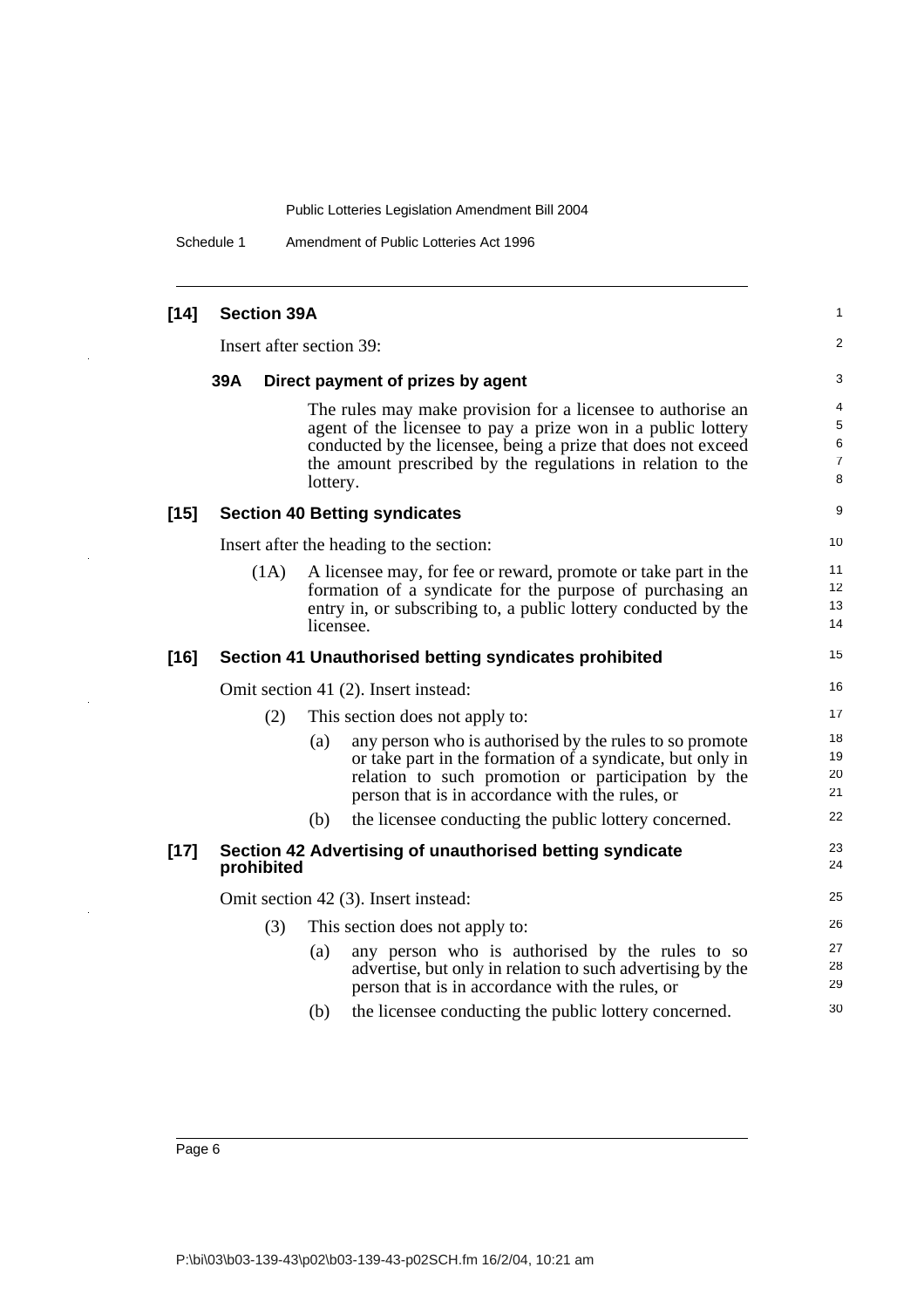Amendment of Public Lotteries Act 1996 Schedule 1

| $[18]$                                                   |                          | Sections 43A-43D                                                                                                                                                                                                                                                                  | 1                             |
|----------------------------------------------------------|--------------------------|-----------------------------------------------------------------------------------------------------------------------------------------------------------------------------------------------------------------------------------------------------------------------------------|-------------------------------|
|                                                          | Insert after section 43: |                                                                                                                                                                                                                                                                                   |                               |
|                                                          | 43A                      | Unauthorised selling of entries in or subscriptions to public<br>lottery prohibited                                                                                                                                                                                               | 3<br>4                        |
|                                                          |                          | A person (other than a licensee, or a person acting for the<br>licensee, in the lawful conduct of a public lottery) who sells<br>an entry in, or a subscription to, a public lottery is guilty of an<br>offence.                                                                  | 5<br>6<br>$\overline{7}$<br>8 |
|                                                          |                          | Maximum penalty: 100 penalty units.                                                                                                                                                                                                                                               | 9                             |
|                                                          | 43B                      | Unauthorised promotion or marketing of public lottery<br>prohibited                                                                                                                                                                                                               | 10<br>11                      |
|                                                          |                          | A person (other than a licensee, or a person acting for the<br>licensee, in the lawful conduct of a public lottery) who<br>promotes or markets a public lottery is guilty of an offence.                                                                                          | 12<br>13<br>14                |
|                                                          |                          | Maximum penalty: 100 penalty units.                                                                                                                                                                                                                                               | 15                            |
|                                                          | 43C                      | Person not to enter or subscribe to public lottery for or on<br>behalf of another for fee or reward                                                                                                                                                                               | 16<br>17                      |
|                                                          |                          | A person (other than a licensee, or a person acting for the<br>licensee, in the lawful conduct of a public lottery) who, for fee<br>or reward, purchases, for or on behalf of another person, an<br>entry in, or a subscription to, a public lottery, is guilty of an<br>offence. | 18<br>19<br>20<br>21<br>22    |
|                                                          |                          | Maximum penalty: 100 penalty units.                                                                                                                                                                                                                                               | 23                            |
|                                                          | 43D                      | <b>False claims for prizes</b>                                                                                                                                                                                                                                                    | 24                            |
|                                                          |                          | Any person who lodges a claim for a prize in a public lottery<br>knowing that it is false or misleading in a material respect is<br>guilty of an offence.                                                                                                                         | 25<br>26<br>27                |
|                                                          |                          | Maximum penalty: 100 penalty units.                                                                                                                                                                                                                                               | 28                            |
| $[19]$                                                   |                          | <b>Section 48 Definitions</b>                                                                                                                                                                                                                                                     | 29                            |
|                                                          |                          | Omit the definition of <i>symbol</i> . Insert instead:                                                                                                                                                                                                                            | 30                            |
| <i>numbers</i> has the same meaning as in section 5 (2). |                          |                                                                                                                                                                                                                                                                                   |                               |

Page 7

l,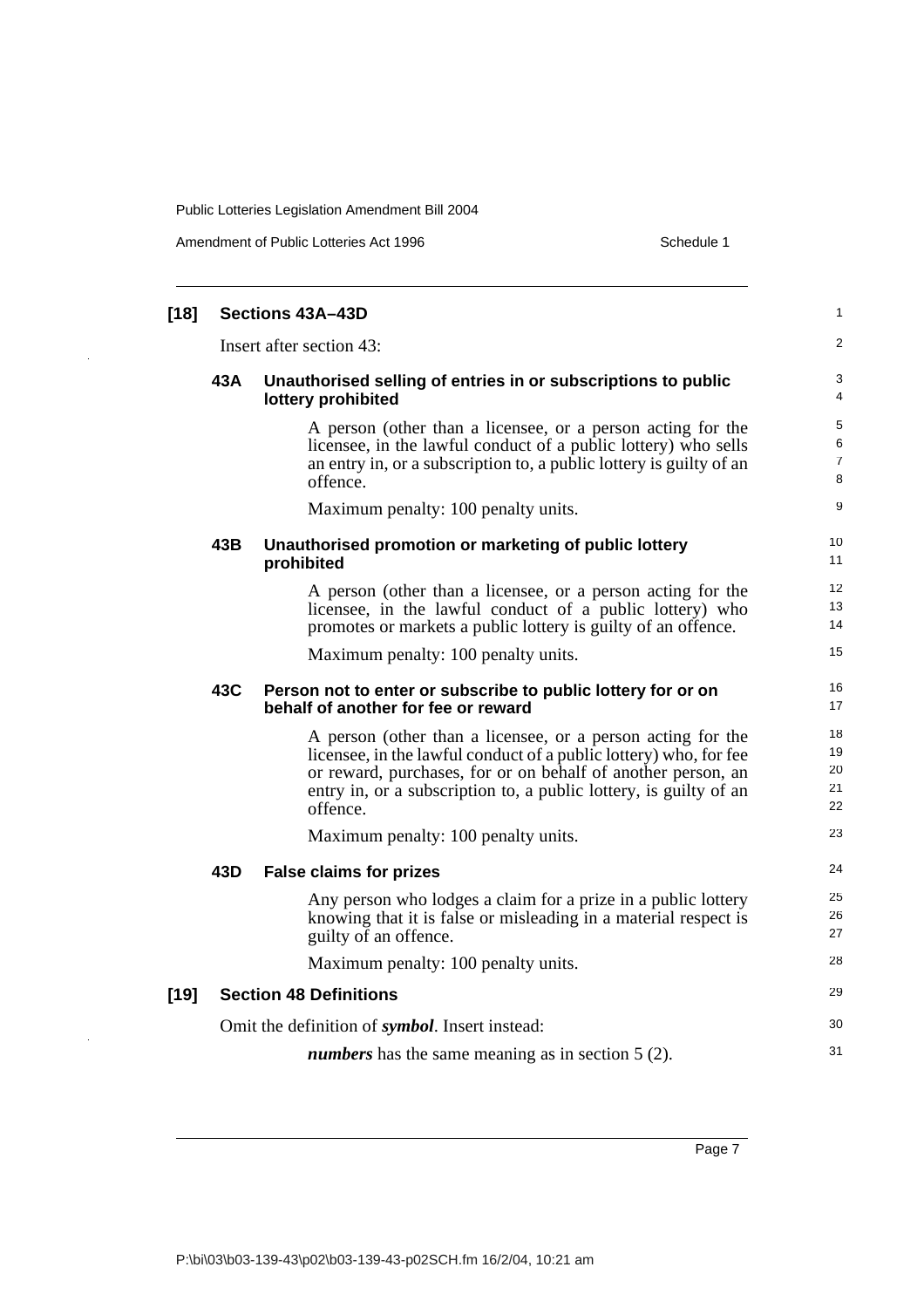| Schedule 1 | Amendment of Public Lotteries Act 1996 |  |
|------------|----------------------------------------|--|
|------------|----------------------------------------|--|

| $[20]$ | Section 51 Clarification of certain rules for winning prizes in<br>instant lotteries                                                                                                                                                                                                                                             | $\mathbf{1}$<br>2        |
|--------|----------------------------------------------------------------------------------------------------------------------------------------------------------------------------------------------------------------------------------------------------------------------------------------------------------------------------------|--------------------------|
|        | Omit "symbols" and "symbol" wherever occurring.                                                                                                                                                                                                                                                                                  | 3                        |
|        | Insert instead "numbers" and "number", respectively.                                                                                                                                                                                                                                                                             | 4                        |
| $[21]$ | Section 52 Licensees and agents to inform Minister of changed<br>circumstances                                                                                                                                                                                                                                                   | 5<br>6                   |
|        | Insert at the end of the section (before the penalty):                                                                                                                                                                                                                                                                           | 7                        |
|        | Despite subsection $(1)$ , if the licensee or the agent is not<br>(2)<br>aware, and could not reasonably be expected to be aware, of<br>a relevant change at the time it occurs, the licensee or agent<br>(as the case may be) must notify the Minister in writing not<br>later than 14 days after becoming aware of the change. | 8<br>9<br>10<br>11<br>12 |
| $[22]$ | Section 79A Review by Administrative Decisions Tribunal of<br>certain decisions under this Act                                                                                                                                                                                                                                   | 13<br>14                 |
|        | Insert after section 79A (b):                                                                                                                                                                                                                                                                                                    | 15                       |
|        | a decision of the Minister under section 14 (1) to<br>(c)<br>withdraw the approval or appointment of the person as<br>an agent of a licensee under the conditions of a licence.                                                                                                                                                  | 16<br>17<br>18           |
| $[23]$ | Schedule 2 Savings, transitional and other provisions                                                                                                                                                                                                                                                                            | 19                       |
|        | Insert at the end of clause $1(1)$ :                                                                                                                                                                                                                                                                                             | 20                       |
|        | <b>Public Lotteries Legislation Amendment Act 2004</b>                                                                                                                                                                                                                                                                           | 21                       |
| $[24]$ | Schedule 2, Part 3                                                                                                                                                                                                                                                                                                               | 22                       |
|        | <b>Insert after Part 2:</b>                                                                                                                                                                                                                                                                                                      | 23                       |
|        | Part 3<br>Provisions consequent on enactment of<br><b>Public Lotteries Legislation Amendment</b><br><b>Act 2004</b>                                                                                                                                                                                                              | 24<br>25<br>26           |
|        | 29<br><b>Definition</b>                                                                                                                                                                                                                                                                                                          | 27                       |
|        | In this Part:                                                                                                                                                                                                                                                                                                                    | 28                       |
|        | <b>amending Act</b> means the Public Lotteries Legislation<br>Amendment Act 2004.                                                                                                                                                                                                                                                | 29<br>30                 |

 $\hat{\mathcal{A}}$ 

 $\ddot{\phantom{1}}$ 

 $\frac{1}{2}$ 

 $\ddot{\phantom{a}}$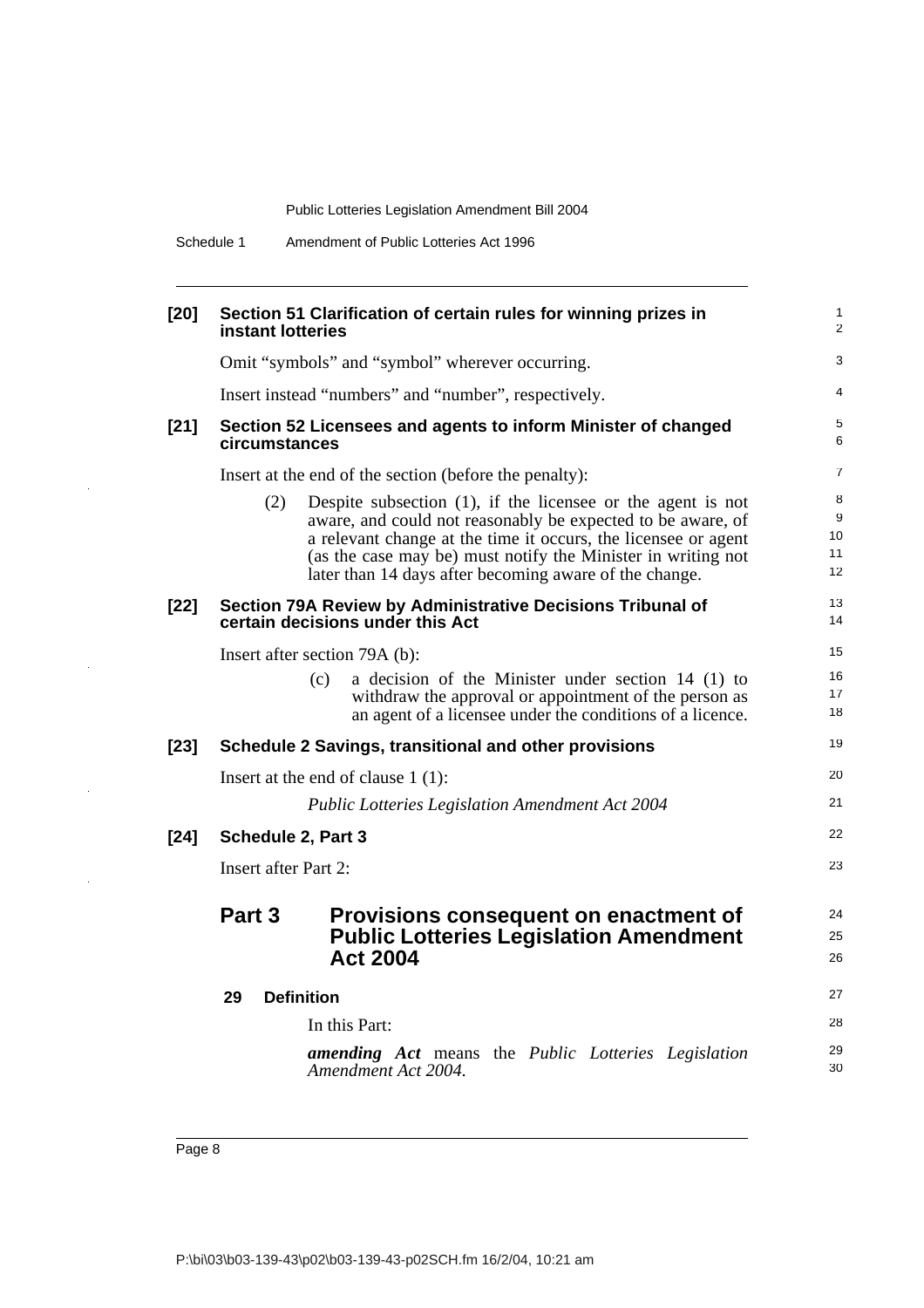Amendment of Public Lotteries Act 1996 Schedule 1

| 30 | Time limits for claiming unclaimed prizes                                                                                                                                                                                                                                                          | 1                                               |
|----|----------------------------------------------------------------------------------------------------------------------------------------------------------------------------------------------------------------------------------------------------------------------------------------------------|-------------------------------------------------|
|    | The amendment made by Schedule 1 [12] to the amending<br>Act extends to prizes that are unclaimed prizes on the<br>commencement of that amendment.                                                                                                                                                 | $\overline{\mathbf{c}}$<br>3<br>$\overline{4}$  |
| 31 | <b>Validation</b>                                                                                                                                                                                                                                                                                  | 5                                               |
|    | Anything done before the commencement of section 37A (as<br>inserted by Schedule 1 [13] to the amending Act) which<br>would have been validly done had that section been in force<br>when it was done is validated.                                                                                | 6<br>$\begin{array}{c} 7 \\ 8 \end{array}$<br>9 |
| 32 | Pending proceedings for offences against section 41 or 42                                                                                                                                                                                                                                          | 10                                              |
|    | Any proceedings for an offence against section 41 that were<br>(1)<br>not finally determined before<br>instituted<br>but<br>the<br>commencement of the amendment made to that section by<br>Schedule 1 [16] to the amending Act are to be determined as<br>if that amendment had not commenced.    | 11<br>12<br>13<br>14<br>15                      |
|    | Any proceedings for an offence against section 42 that were<br>(2)<br>not finally determined<br>before<br>instituted<br>but<br>the<br>commencement of the amendment made to that section by<br>Schedule 1 [17] to the amending Act are to be determined as<br>if that amendment had not commenced. | 16<br>17<br>18<br>19<br>20                      |